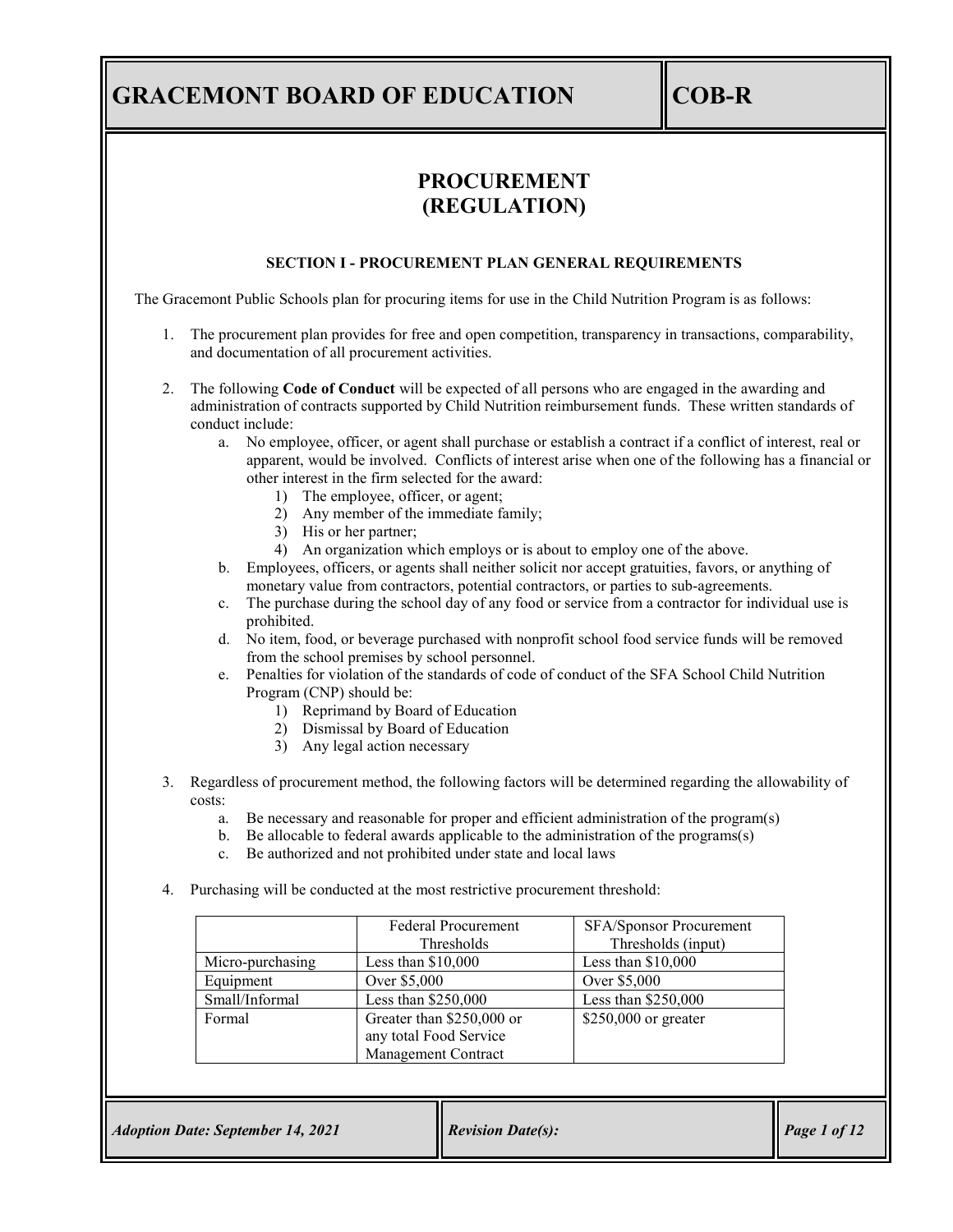# **PROCUREMENT, REGULATION (Cont.)**

- 5. All staff conducting purchasing will be trained on the procurement procedures.
- 6. All purchasing records will be maintained no less than the current year plus 3 additional years.

### 7. **Buy American** Provision

Section 104(d) amended Section 12(n) of the National School Lunch Act (NSLA) (42 U.S. 1760) to require SFAs participating in the National School Lunch Program (NSLP) and School Breakfast Program (SBP) in the United States *to purchase for those programs, to the maximum extent practicable, domestic United States Department of Agriculture (USDA) Foods or products*. For purposes of this provision, the term domestic food commodity or product means agricultural USDA Foods produced in the United States, including Guam, American Samoa, the Virgin Islands, Puerto Rico, and the Northern Mariana Islands, and food products processed in the United States **SUBSTANTIALLY** using agricultural USDA Foods that are produced in the United States. The Conference Report accompanying Public Law 105-336 makes it clear that the term **SUBSTANTIALLY** means that over 51 percent of the processed food comes from American produced products. (SD-24-2016)

### 8. **Geographical Preference**

The use of statutorily or administratively imposed in-state or local geographic preferences for procurements under USDA entitlement programs is prohibited, except for unprocessed locally grown or locally raised agricultural products. The Food, Conservation, and Energy Act of 2008 (Public Law 110-246, Section 4302), amended Section 9(j) of the National School Lunch Act (NSLA) to allow institutions receiving funds through CNP to apply a geographic preference when procuring unprocessed locally grown or locally raised agricultural products.

When geographic preference is used, an SFA must still get quotes from several farmers when procuring unprocessed locally grown or locally raised agricultural products so that competitors have an opportunity to compete for the bid.

- 9. **Protest procedures** are required. SFAs will have protest procedures to handle and resolve disputes relating to their procurements and shall in all instances disclose information regarding the protest to the awarding agency. A protestor must exhaust all administrative remedies with the SFA before pursuing a protest with a federal agency. Reviews of protests by the federal agency will be limited to: (Reference USDA Policy Memo2006-SNP-06)
	- a. Violations of federal law or regulations and the standard of 7 CFR §3016 (violations of state or local law will be under the jurisdiction of state or local authorities). AND
	- b. Violations of the SFA's protest procedures for failure to review a complaint or protest. Protests received by the federal agency other than those specified above will be referred to the SFA.

#### 10. **Beverage and Snack Agreements** (Reference USDA Policy Memo 99-SP-09)

In some cases, the exclusive contracts do not involve nonprofit school food service account (SFSA) funds, in which case there are no federal FNS procurement issues involved. However, if any nonprofit school food service products are purchased via the exclusive contract, then all federal procurement requirements must be met. If small purchase procedures are used for a procurement of \$250,000 or less, price or rate quotations must be obtained from an adequate number of qualified sources. Additionally, if nonprofit school food service products are included in the contract, any rebates, commissions, scholarship fund

| <b>Adoption Date: September 14, 2021</b> | <b>Revision Date(s):</b> | Page 2 of 12 |
|------------------------------------------|--------------------------|--------------|
|                                          |                          |              |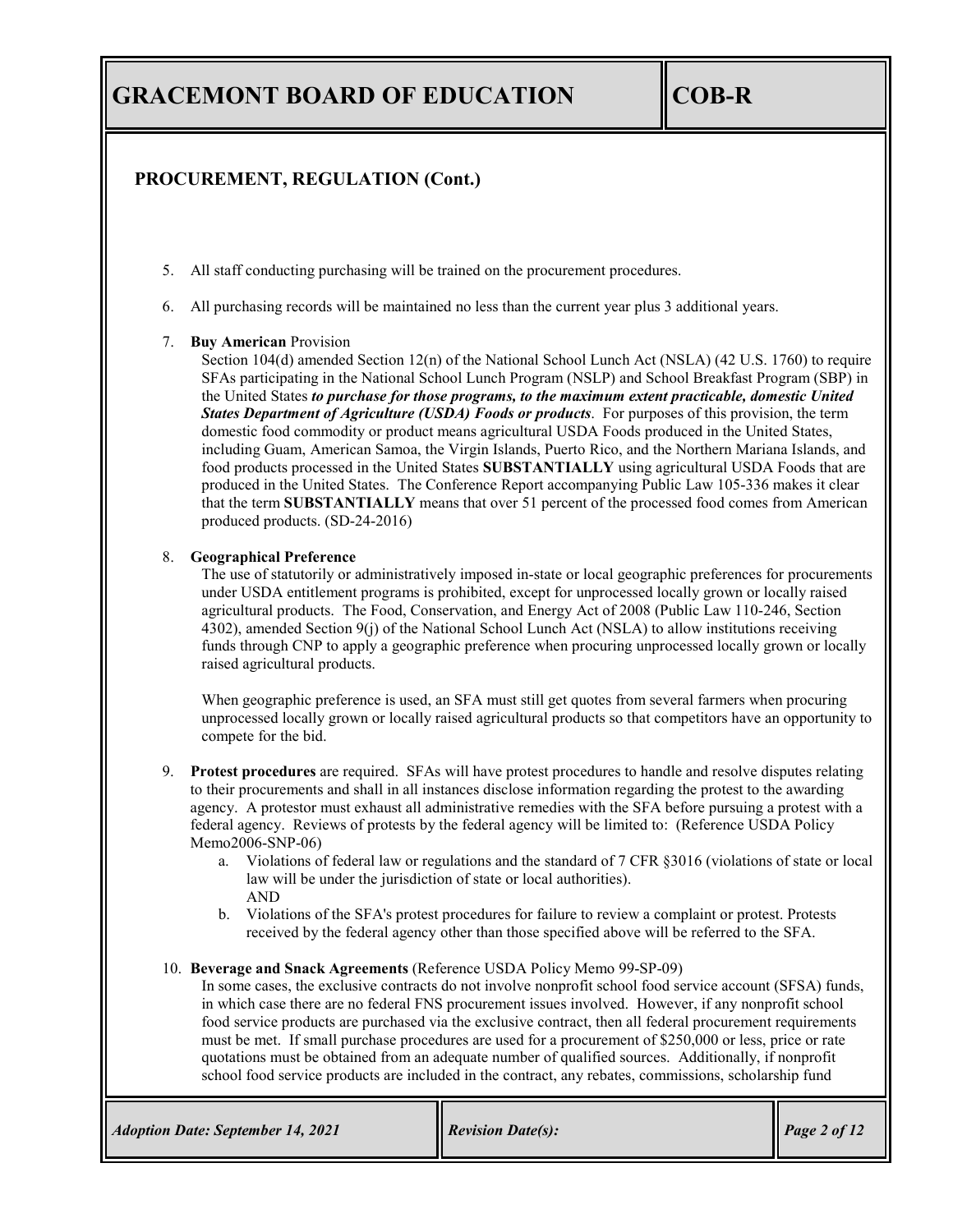## **PROCUREMENT, REGULATION (Cont.)**

contributions, or any other payments back to the SFA or SFA-related organizations must be reimbursed to the nonprofit SFA on a prorated basis.

- a. No federal prohibition on multiyear contracts other than for FSMCs. It is suggested, however, that school procurement officials consider the impact of multiyear contracts, as opposed to one-year contracts, on beverages and snacks. Long-term contracts would appear to be more appropriate for nonperishable products and services such as warehousing and equipment rental. As noted above, however, there is no federal prohibition on these longer-term contracts.
- b. Public Law 108-265, Section 102, requires a school participating in the NSLP shall not directly or indirectly restrict the sale or marketing of fluid milk products by the school (or by a person approved by the school) at any time or any place on the school premises or at any school-sponsored event.
- c. Schools participating in the NSLP must check all beverage contracts for language that may limit the sale of milk on school grounds. The sale of milk cannot be limited at any time during the school day or at any place on the school premises. Contracts may have language that is hard to understand. Look for the term *Exclusive Pouring Rights*. Every school district must have amended their beverage contracts that limit the sale of milk should such language exist. The primary effect of this provision is to prevent contract limitations on the sale of fluid milk in competition with other beverages.

11. The SFA will take all necessary affirmative steps to assure that **minority firms, women's business enterprises, and labor surplus area firms** are used when possible. Affirmative steps shall include:

- a. Placing qualified small and minority businesses and women's business enterprises on solicitation lists.
- b. Assuring that small and minority businesses and women's business enterprises are solicited whenever they are potential sources.
- c. Dividing total requirements, when economically feasible, into smaller tasks or quantities to permit maximum participation by small and minority businesses and women's business enterprises.
- d. Establishing delivery schedules, where the requirement permits, which encourage participation by small and minority businesses and women's business enterprises.
- e. Using the services and assistance of the Small Business Administration (SBA), and the Minority Business Development Agency of the Department of Commerce.
- f. Requiring the prime contractor, if subcontracts are to be let, to take the affirmative steps listed above.

#### **Certifications**

- 1. **Nonkickback Affidavit** Please note that Oklahoma statute 62 0.S. §310.9 requires a signed and notarized nonkickback affidavit on every purchase order of \$25,000 or more. The affidavit is to be signed by the person or persons authorized to accept payment on behalf of the architect, contractor, engineer, or supplier.
- 2. Lobbying Certification (Reference 200.326[1])
	- a. Lobbying certification must be obtained for procurement contracts of more than \$100,000. Any vendor whose contract award is for more than \$250,000 must complete a Certification Regarding Lobbying form. The SFA must keep this signed certification statement on file with a copy of the vendor's contract.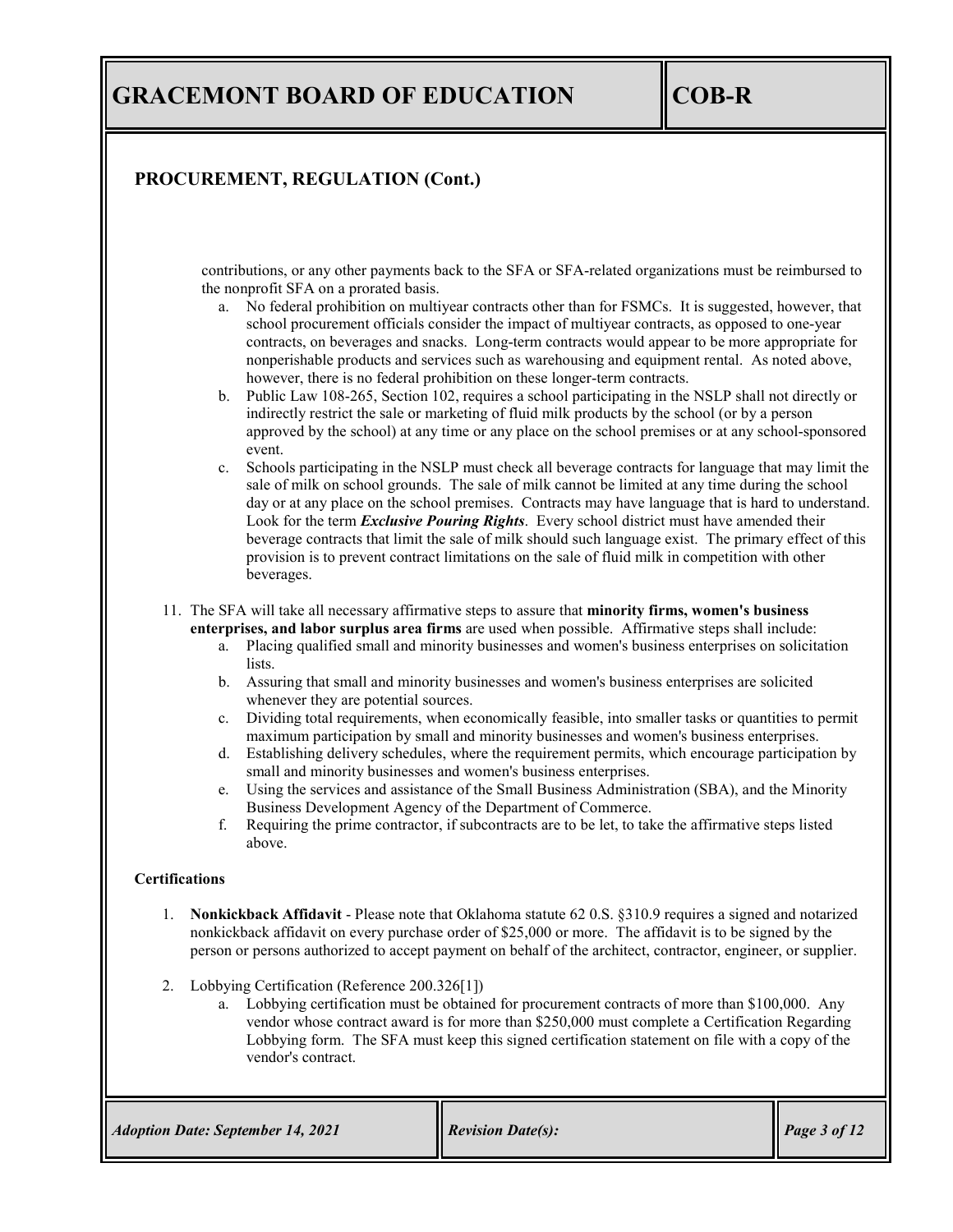### **PROCUREMENT, REGULATION (Cont.)**

- b. Any SFA or its vendors who participate in lobbying activities must complete a Disclosure of Lobbying Activities form. SFAs must submit this completed form to the State Agency. A vendor would submit its completed form to the SFA.
- 3. **Debarment or Suspension**. An SFA is prohibited from contracting with an individual or company that has been debarred or suspended in accordance with 2 CFR §180, as adopted and modified by USDA regulations at 2CFR §417. This prohibition does not extend to contracts in existence at the time of the debarment or suspension or to most contracts under \$25,000. Rather, it applies to new contracts and extensions or renewals of existing contracts of \$25,000 or more and to contracts for audit services, regardless of amount. **(FORMAL CONTRACTS)**
- 4. **Contract Work Hours and Safety Standards Act** (40 U.S.C. 3701-3708). Where applicable, *all contracts* awarded by the nonfederal entity in excess of \$100,000 that involve the employment of mechanics or laborers must include a provision for compliance with 70 U.S.C. 3702 and 3704, as supplemented by Department of Labor regulations (29 CFR Part 5). Under 40 U.S.C. 3702 of the Act, each contractor must be required to compute the wages of every mechanic and laborer on the basis of a standard work week of 40 hours. Work in excess of the standard work week is permissible provided that the worker is compensated at a rate of not less than one and a halftimes the basic rate of pay for all hours worked in excess of 40 hours in the work week. The requirements of 40 U.S.C. 3704 are applicable to construction work and provide that no laborer or mechanic must be required to work in surroundings or under working conditions which are unsanitary, hazardous, or dangerous. These requirements do not apply to the purchases of supplies or materials or articles ordinarily available on the open market or contracts for transportation or transmission of intelligence.
- 5. **Equal Opportunity and Discrimination**. The vendor certifies it is an Equal Opportunity Employer, a provider of services and/or assistance, and is in compliance with the 1964 Civil Rights Act, Title IX of the Education Amendments of 1972, Section 504 of the Rehabilitation Act of 1973, as amended, and Executive Orders 11246 and 11375. The vendor assures compliance with the Americans With Disabilities Act of 1990 (Public Law 101-336), all amendments to, and all requirements imposed by the regulations issued pursuant. **(FORMAL CONTRACTS OF \$10,000 OR MORE)**
- 6. Contracts in excess of \$150,000 shall contain provisions that require compliance with all applicable standards, orders, or requirements issued under Section 306 of the **Clean Air Act** (42 U.S.C. 1857[h]), Section 508 of the **Clean Water Act** (33 U.S.C. 1368), Executive Order 11738, and **Environmental Protection Agency (EPA)** Regulation (40 CFR §15), which prohibit the use of nonexempt federal contracts, grants, or loans of facilities included on the EPA list of violating facilities. The provision shall require reporting of violations to the grantor agency and to the EPA Assistant Administrator for Enforcement. The contract must recognize mandatory standards and policies relating to energy efficiency that are contained in the State Agency conservation plan issued in compliance with the Energy Policy and Conservation Act (Public Law 94-163).

### **SECTION II - MICRO PURCHASING**

If the amount of purchases for items is less than \$10,000 and less than the SFA/Sponsors' small purchase threshold, the following procedure will be used.

*Adoption Date: September 14, 2021 Revision Date(s): Page 4 of 12*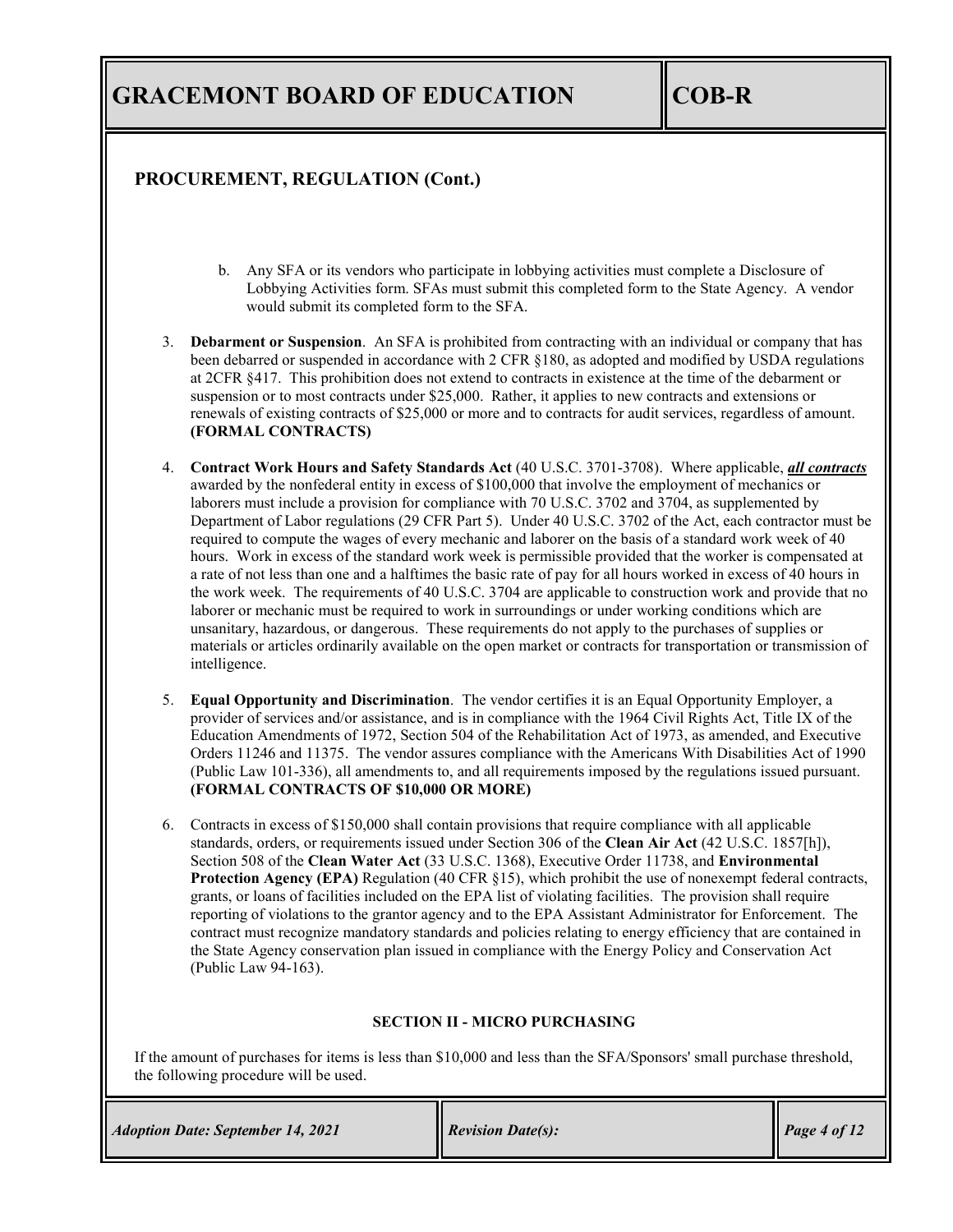### **PROCUREMENT, REGULATION (Cont.)**

- 1. Purchases will not be separated into 2 or more purchases to meet or be below the \$10,000 threshold.
- 2. The price quotes will not be required. Competition is not required.
- 3. When practicable, micro-purchases will be distributed equitably among qualified suppliers.
- 4. Documentation of purchases will be kept and maintained for 3 years plus the current year.
- 5. The Superintendent or Designee will be responsible for documentation of purchase.

*Note: Federal threshold of \$2,000 is applicable in the case of acquisitions for construction subject to the Davis Bacon Act*

#### **SECTION III - PURCHASING EQUIPMENT**

If the amount of purchases for equipment is greater than \$5,000, the following procedure will be used.

- 1. Written specifications will be prepared and provided to vendors.
- 2. Each vendor will be contacted and given an opportunity to provide a price quote on the same specifications. A minimum of two vendors shall be contacted.
- 3. The price quotes will receive appropriate confidentiality before award.
- 4. If using USDA funding for the purchase, the SFA/Sponsor will seek prior approval from Oklahoma Child Nutrition Programs unless the equipment is placed on the Equipment Pre-Approval list located in the Child Nutrition Manual.
- 5. Quotes will be awarded by the Superintendent or Designee. Quotes awarded will be to the lowest and best quote based upon quality, service availability, and price.
- 6. The SFA will be responsible for documentation of records to show selection of vendor, reasons for selection, names of all vendors contacted, price quotes from each vendor, and *written specifications*.
- 7. The SFA will be responsible for documentation that the actual product specified is received.

*Equipment means tangible personal property (including information technology systems) having a useful life of more than one year and a per-unit acquisition cost which equals or exceeds the lesser of the capitalization level established by the non-Federal entity for financial statement purposes, or \$5,000. See also §200.12 Capital assets, 200.20 Computing devices, 200.48 General purpose equipment, 200.58 Information technology systems, 200.89 Special purpose equipment, and 200.94 Supplies.*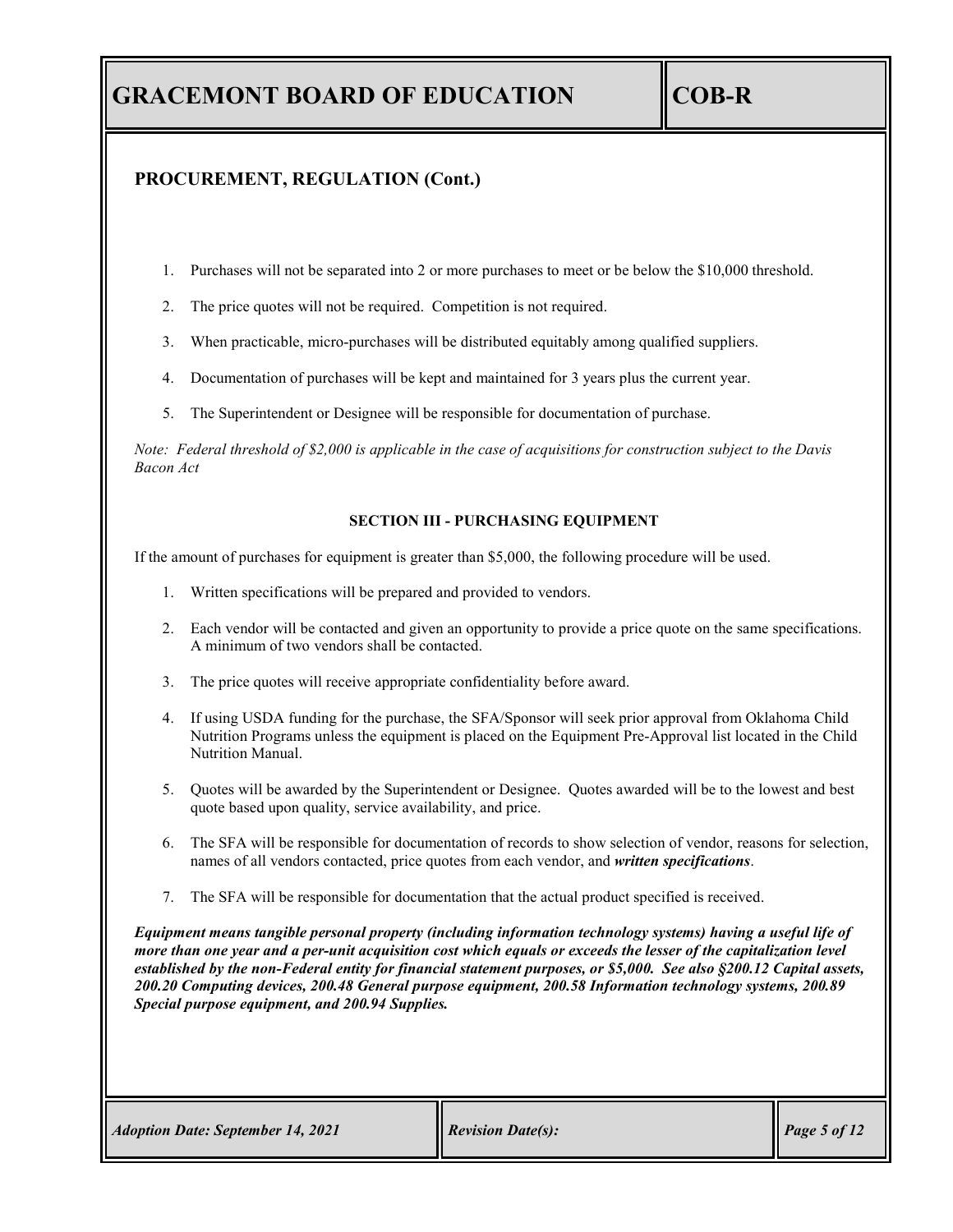| <b>GRACEMONT BOARD OF EDUCATION</b> | $\ COB-R$ |
|-------------------------------------|-----------|
|-------------------------------------|-----------|

### **PROCUREMENT, REGULATION (Cont.)**

#### **SECTION IV - SMALL PROCUREMENT**

If the amount of purchases for items is greater than \$10,000 and less than \$250,000 *(or the SFA/Sponsor 's small purchase threshold)*, Small Purchase Procedures must be followed. There are two methods of Small Purchasing allowed, either Quotes and/or a Market Basket Study. Quotes documented from an adequate number of qualified sources will be required.

Select one

 $\Box$  Purchases over \$10,000 but below \$250,000

□ Purchases over \$10,000 but below *(Sponsor input if threshold is below federal limit of \$250,000, must use most restrictive)*

#### **Method 1: Quotes**

- 1. Written specifications will be prepared and provided to the vendor.
- 2. Each vendor will be contacted and given an opportunity to provide a price quote on the same specifications. A minimum of two vendors shall be contacted.
- 3. The SFA will be responsible for contacting potential vendors when price quotes are needed.
- 4. The price quotes will receive appropriate confidentiality before award.
- 5. Quotes will be awarded by the Superintendent. Quotes awarded will be to the lowest and best quote based upon quality, service availability, and price.
- 6. The SFA will be responsible for documentation of records to show selection of vendor, reasons for selection, names of all vendors contacted, price quotes from each vendor, and written specifications.
- 7. The SFA will be responsible for documentation that the actual product specified is received.
- 8. Any time an accepted item is not available, the SFA will select the acceptable altemate. Full documentation will be made available as to the selection of the acceptable item. Substituted items will not be made at the vendor's discretion.
- 9. Purchasing will be based on the following criteria:
	- a) Quality
	- b) Service Availability
	- c) Price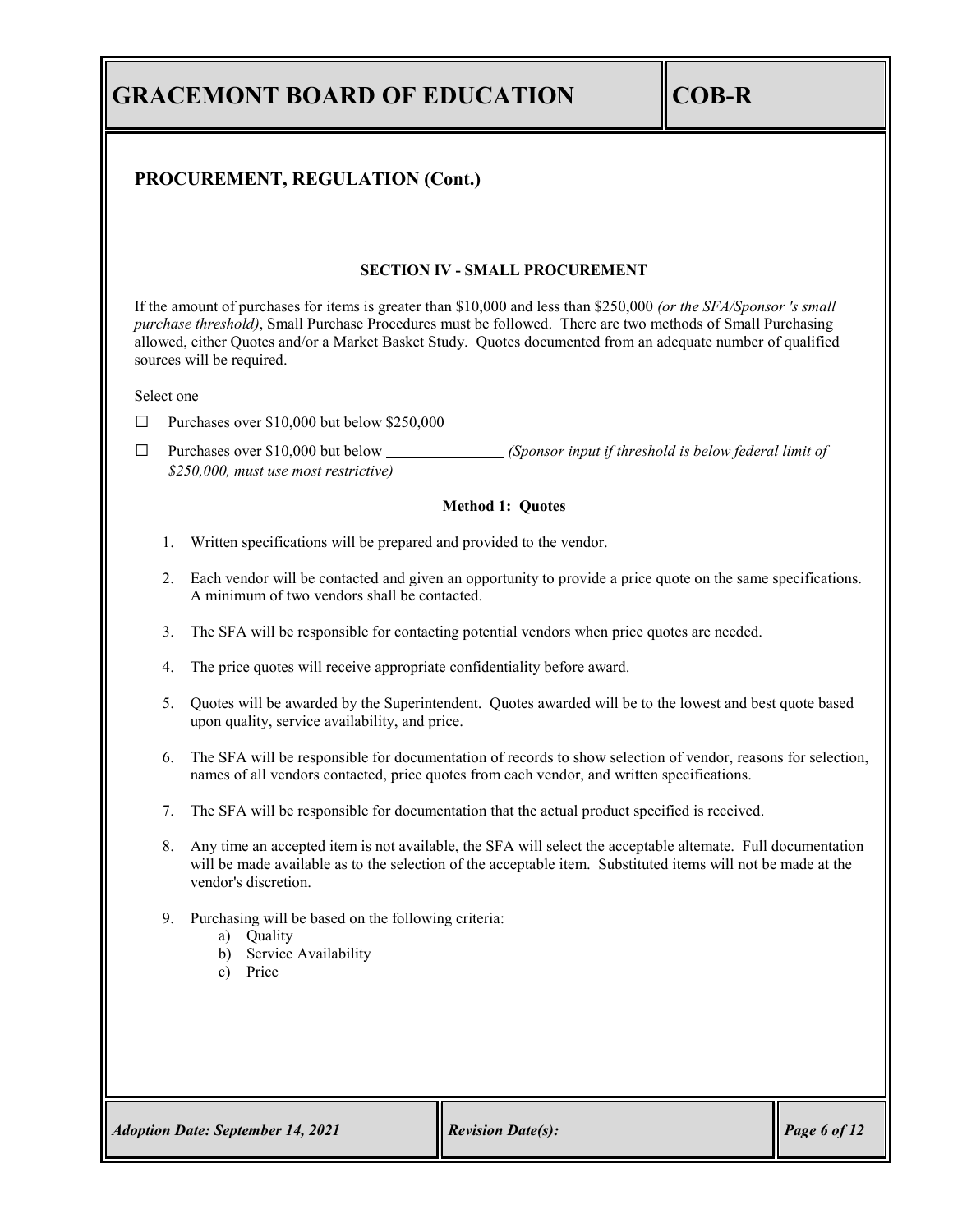| <b>GRACEMONT BOARD OF EDUCATION</b>                                                  |                                                                                                                                                                                                                                                                                                            |                                  |                                                                                                                                                                                                         | <b>COB-R</b>                                               |  |
|--------------------------------------------------------------------------------------|------------------------------------------------------------------------------------------------------------------------------------------------------------------------------------------------------------------------------------------------------------------------------------------------------------|----------------------------------|---------------------------------------------------------------------------------------------------------------------------------------------------------------------------------------------------------|------------------------------------------------------------|--|
|                                                                                      | PROCUREMENT, REGULATION (Cont.)                                                                                                                                                                                                                                                                            |                                  |                                                                                                                                                                                                         |                                                            |  |
|                                                                                      |                                                                                                                                                                                                                                                                                                            |                                  | <b>SECTION V - FORMAL PROCUREMENT (N/A)</b>                                                                                                                                                             |                                                            |  |
| Select one or more as applicable                                                     |                                                                                                                                                                                                                                                                                                            |                                  |                                                                                                                                                                                                         |                                                            |  |
| restrictive)                                                                         |                                                                                                                                                                                                                                                                                                            |                                  | Purchases over \$250,000 (Sponsor input if threshold is below federal limit of \$250, 000, must use most                                                                                                |                                                            |  |
|                                                                                      | purchases over \$250,000 or Food Service Management Contracts                                                                                                                                                                                                                                              |                                  | Food Service Management Contracts at any total cost (does not include vended meal agreements) n/a, no                                                                                                   |                                                            |  |
| 1.<br>2.                                                                             | If the amount of purchases is \$250,000 (or SFW Sponsor approved threshold if less), or for a Food Service<br>Management Contract, formal procurement procedures will be used as required by 2 CFR Part 200.318-326,<br>formerly 7 CFR §3016.36.<br>Formal bid procedures will be applied on the basis of: |                                  |                                                                                                                                                                                                         |                                                            |  |
| Category                                                                             | Procurement<br><b>Method</b>                                                                                                                                                                                                                                                                               | <b>Evaluation</b><br><b>Used</b> | <b>Contract Award</b><br><b>Type</b>                                                                                                                                                                    | Contract<br><b>Duration/Frequency</b>                      |  |
| Frozen Foods<br>(Meats, Fruits,<br>Vegetable);<br><b>Canned Foods</b>                | Formal                                                                                                                                                                                                                                                                                                     | <b>Bottom</b> line               | Fixed price                                                                                                                                                                                             | Bi-annual (August 1-<br>January 31;<br>February 1-June 15) |  |
| (same as above)<br>Fresh Fruits and<br>Vegetables                                    | Formal                                                                                                                                                                                                                                                                                                     | <b>Bottom</b> line               | Cost reimbursable<br>plus fixed-fee                                                                                                                                                                     | Bi-annual, same as<br>above.                               |  |
| Dish Machine<br>Chemicals                                                            | Formal                                                                                                                                                                                                                                                                                                     | <b>Bottom</b> line               | Fixed price with<br>price adjustment                                                                                                                                                                    | August 1-June 15                                           |  |
| Fresh Bread                                                                          | Formal                                                                                                                                                                                                                                                                                                     | <b>Bottom</b> line               | Fixed price with<br>price adjustment                                                                                                                                                                    | Annual by SY                                               |  |
| Milk and Dairy<br>Products                                                           | Formal                                                                                                                                                                                                                                                                                                     | <b>Bottom</b> line               | Fixed price with<br>price adjustment                                                                                                                                                                    | Annual by SY                                               |  |
| Office Supplies                                                                      | District<br>contract                                                                                                                                                                                                                                                                                       | <b>Bottom</b> line               | Cost reimbursable<br>plus fixed-fee                                                                                                                                                                     | Annual<br>July 1-June 30                                   |  |
| 3.<br>State Contract<br>4.                                                           | Formal bid procedures will be applied on the basis of a:<br>Centralized System<br>Individual Site<br>Multi-Sponsor Systems<br>Combination of above (specify):                                                                                                                                              |                                  | Because of the potential for purchasing more than \$250,000, it will be the responsibility of the SFA to<br>document the amounts to be purchased so the correct method of procurement will be followed. |                                                            |  |
| <b>Adoption Date: September 14, 2021</b><br><b>Revision Date(s):</b><br>Page 7 of 12 |                                                                                                                                                                                                                                                                                                            |                                  |                                                                                                                                                                                                         |                                                            |  |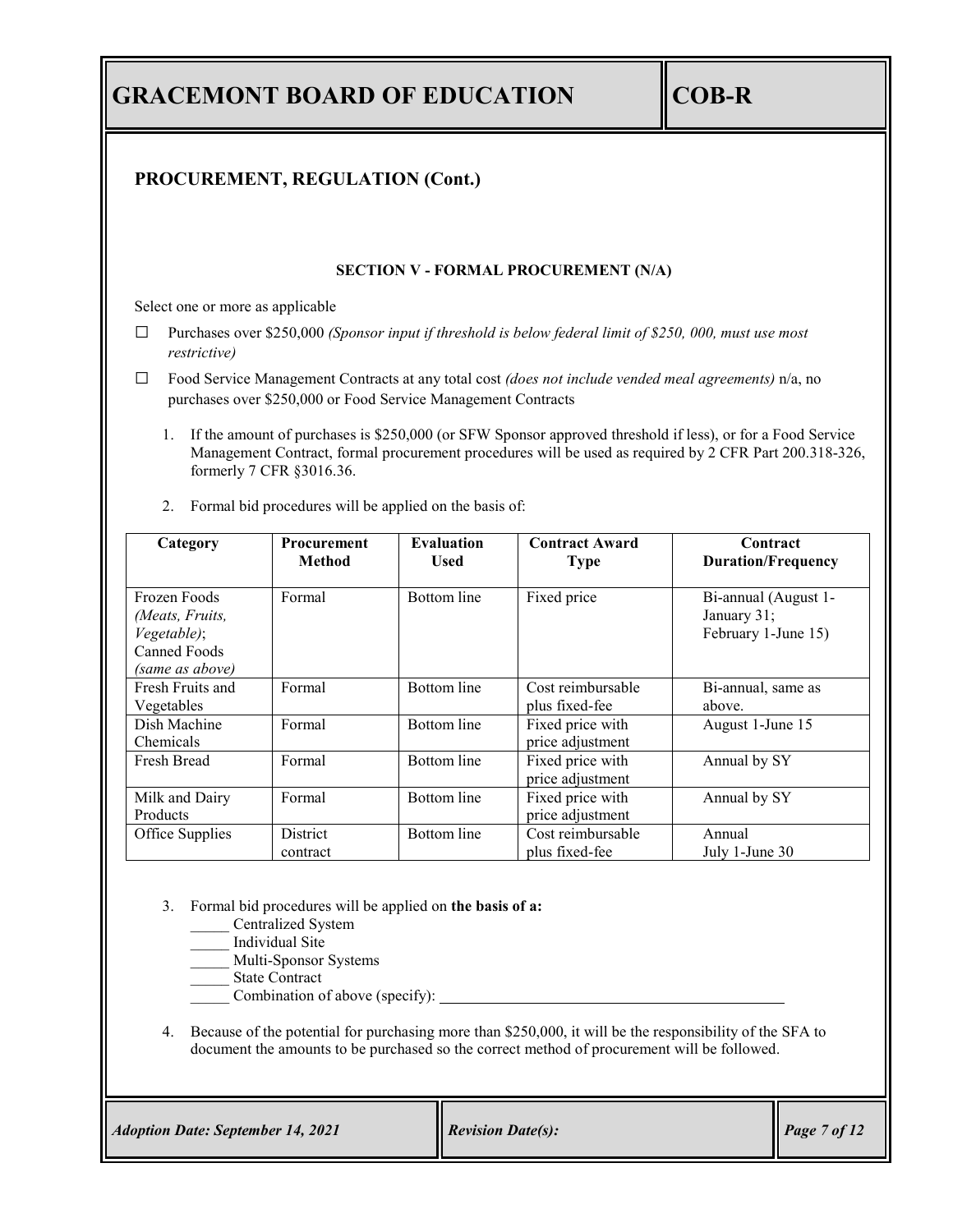## **PROCUREMENT, REGULATION (Cont.)**

When a formal procurement method is required, the following *COMPETITIVE SEALED BID or an Invitation for Bid (IFB) or COMPETITIVE PROPOSAL in the form of a Request for Proposal (RFP)* procedures will apply:

- An announcement of an Invitation for Bid (IFB) or a Request for Proposal (RFP) will be placed in the (Newspaper/media, IPS Website, other internet source) to publicize the intent to purchase needed items. The advertisement for bids/proposals or legal notice will be run for (2 weeks).
- An advertisement is required for all purchases over the districts shall purchase threshold of \$150,000 or greater. The announcement will contain a:
	- o general description of items to be purchased
	- o deadline for submission of questions and the date written responses will be provided including addenda to bid specifications, terms and conditions as needed
	- o date of pre-bid meeting, if provided, and if attendance is a requirement for bid award
	- deadline for submission of sealed bids or proposals, and
	- o address of location where complete specifications and bid forms may be obtained.
- In an IFB or RFP, each vendor will be given an opportunity to bid on the same specifications.
- The developer of written specifications or descriptions for procurements will be prohibited from submitting bids or proposals for such products or services.
- The IFB or RFP will clearly define the purchase conditions. The following list includes requirements, not exclusive, to be addressed in the procurement document:
	- o Contract period
	- o SFA/Sponsor is responsible for all contracts awarded (statement)
	- o Date, time, and location of bid opening
	- o How vendor is to be informed of bid acceptance or rejection
	- $\circ$  Delivery schedule<br> $\circ$  Set forth requirements
	- Set forth requirements (terms and conditions) which bidder must fulfill in order for bid to be evaluated
	- o Benefits to be entitled if the contractor cannot or will not perform as required
	- o Statement assuring positive efforts will be made to involve minority and small business
	- Statement regarding the return of purchase incentives, discounts, rebates, and credits to the nonprofit Child Nutrition account
	- o Contract provisions as required in Appendix II for 2 CFR Part 200, formerly 7 CFR Part 3016.36(i)
	- o Contract provisions as required in 7 CFR Part 210.21 (f) for all cost reimbursable contracts
	- $\circ$  Contract provisions as required in 7 CFR Part 210.16(a)(1-10) for Food Service Management Company contracts
	- o Procuring instrument to be used are purchase orders from firm fixed prices after formal bidding<br>
	o Price adjustment clause (escalation/de-escalation) based on appropriate standard or cost index
	- Price adjustment clause (escalation/de-escalation) based on appropriate standard or cost index (Consumer price index, or other as stated in terms and conditions for pricing and price adjustments)
	- o Method of evaluation and type of contract to be awarded
	- o Method of award announcement and effective date (if intent to award is required by State or local procurement requirements)

| <b>Revision Date(s):</b><br><b>Adoption Date: September 14, 2021</b> | Page 8 of 12 |
|----------------------------------------------------------------------|--------------|
|----------------------------------------------------------------------|--------------|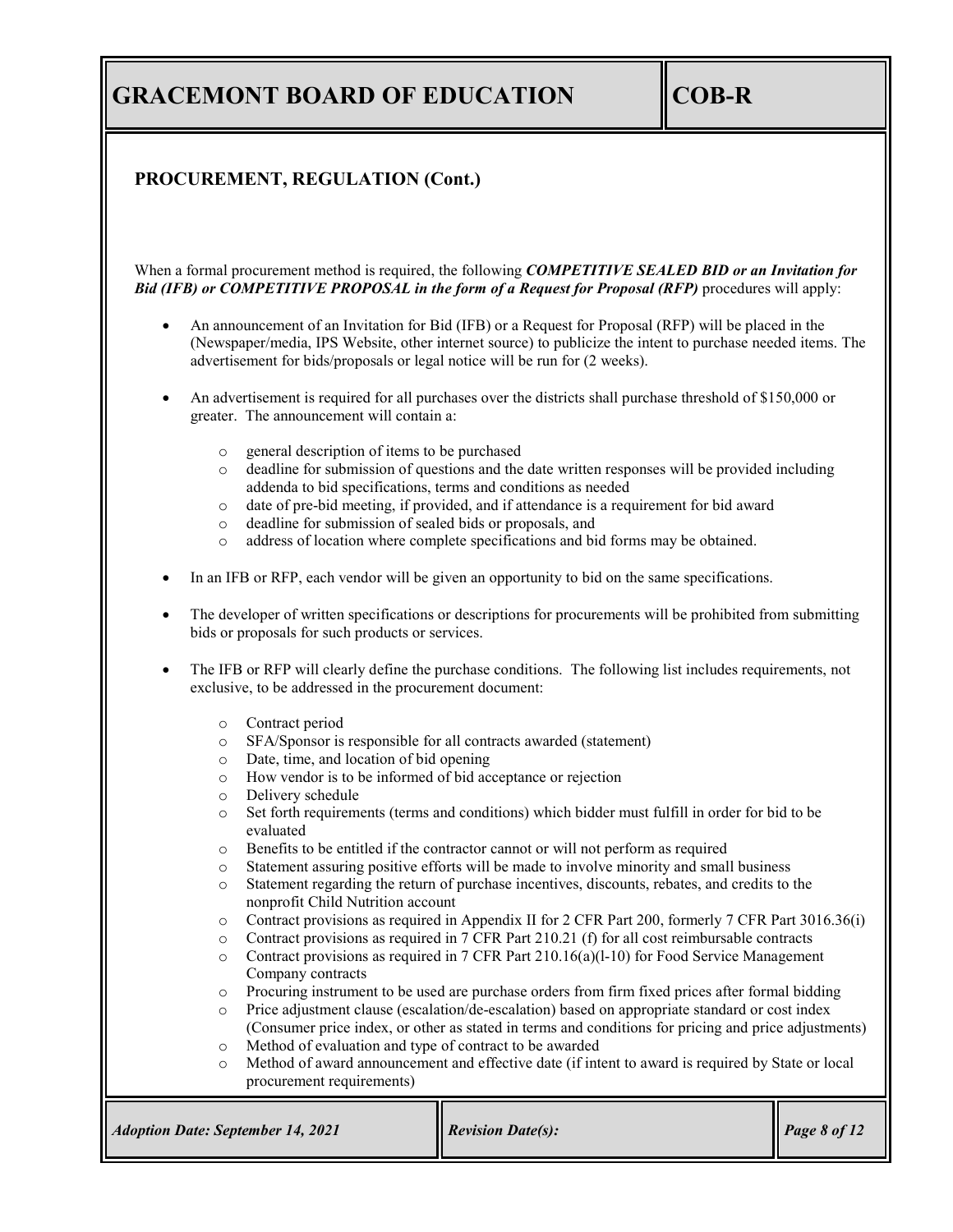## **PROCUREMENT, REGULATION (Cont.)**

- o Specific bid protest procedures including contact information of person and address and the date by which a written protest must be received
- o Provision requiring access by duly authorized representatives of the SFA/Sponsor, State Agency, United State Department of Agriculture, or Comptroller General to any books, documents, papers and records of the contractor which are directly pertinent to all negotiated contracts
- o Method of shipment or delivery upon contract award
- o Provision requiring contractor to maintain all required records for *three* years after final payment and all other pending matters (audits) are closed for all negotiated contracts
- o Description of process for enabling vendors to receive or pick up orders upon contract award
- o Provision requiring the contractor to recognize mandatory standards/polices related to energy efficiency contained in the State Energy Plan issued in compliance with the Energy Policy and Conservation Act (PL 94-165)
- o Signed statement of non-collusion
- o Signed Debarment/Suspension Certificate or statement included in contract or copy of Excluded Parties List System (EPLS).
- o Specifications and estimated quantities of products and services prepared by SFA/Sponsor and provided to potential contractors desiring to submit bids/proposals for the products or services requested.
- o If any potential vendor is in doubt as to the true meaning of specifications or purchase conditions, interpretation will be provided in writing to all potential bidders by the Superintendent or Designee and date specified.
- o The Superintendent or Designee will be responsible for securing all bids or proposals.
- o The Superintendent or Designee will be responsible to ensure all SFA/Sponsor procurements are conducted in compliance with applicable Federal, State, and local procurement regulations.
- o The following criteria will be used in awarding contracts as a result of bids/proposals.
	- Quality
	- Service Availability
	- Price

In awarding a competitive negotiation (RFP), a set of award criteria in the form of a weighted evaluation sheet will be provided to each bidder in the initial bid document materials. Price alone is not the sole basis for award, but remains the primary consideration when awarding a contract. Following evaluation and negotiations a firm fixed price or cost reimbursable contract is awarded.

- The contracts will be awarded to the responsible bidder/proposer whose bid or proposal is responsive to the invitation and is most advantageous to the SFA/Sponsor, price, and other factors considered. Any and all bids or proposals may be rejected in accordance with law.
- The Superintendent is required to sign on the bid tabulation of competitive sealed bids or the evaluation criterion score sheet of competitive proposals signifying a review and approval of the selections.
- The Superintendent reviewing the procurement system to ensure compliance with applicable laws.
- The Superintendent or Designee will be responsible for documentation the actual product specified is received.
- Any time an accepted item is not available, the Superintendent or Designee will select the acceptable alternate. The contractor must inform Superintendent within 10 days a product is not available. In the event a non-domestic agricultural product is to be provided to the SFA/Sponsor, the contractor must obtain, in advance, the written approval of the product. The SFA must comply with the Buy American Provision.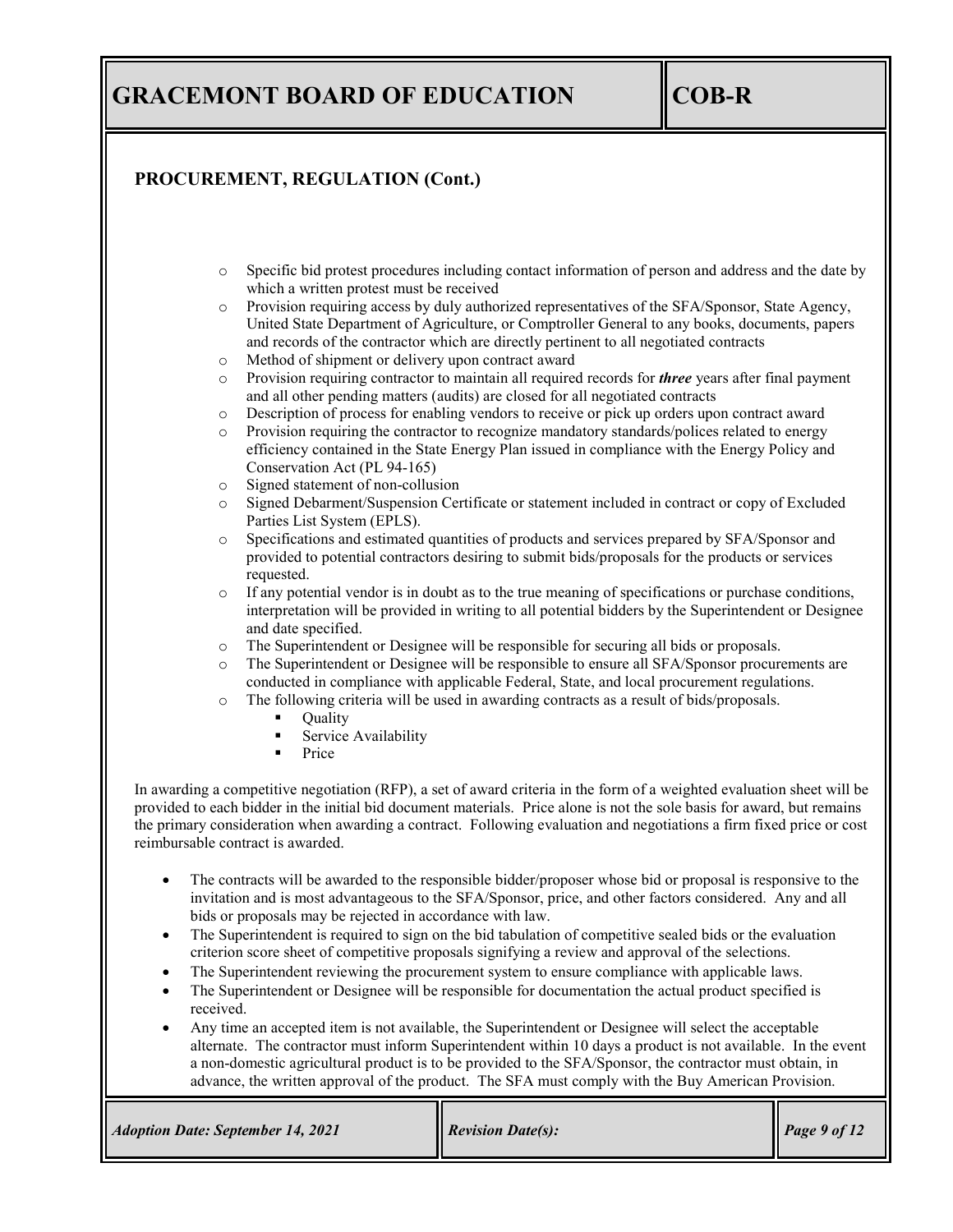## **PROCUREMENT, REGULATION (Cont.)**

- Full documentation as to the reason an accepted item was unavailable, and to the procedure used in determining acceptable alternates, will be available for audit and review. The person responsible for this documentation is Superintendent or Designee.
- The Superintendent is responsible for maintaining all procurement documentation.

#### **SECTION VI - NON-COMPETITIVE NEGOTIATION**

If items are available **only** from a single source *when the award of a contract is not feasible under small purchase, sealed bid or competitive negotiation***, NON-COMPETITIVE NEGOTIATION** procedures will be used:

- 1. Written Specifications will be prepared and provided to the vendor.
- 2. The SFA will be responsible for the documentation of records to fully explain the decision to use the noncompetitive negotiation. The records will be available for audit and review.
- 3. The SFA will be responsible for documentation that the actual product or service specified was received.
- 4. The Superintendent or Designee will be responsible for reviewing the procedures to be certain all requirements for using single source or non-competitive negotiation are met.
- 5. Non-competitive negotiations shall be used for one-time purchases of a new food item in order to determine food acceptance by students and for samples for testing purposes. A record of non-competitive negotiation purchase shall be maintained by the Superintendent or Designee. The record of non-competitive purchases shall include, at a minimum, the following:
	- item name
	- dollar amount
	- vendor, and
	- reason for non-competitive procurement

**\*\* Due to the rural location of the district, it is feasible the school will only receive one responsible response.**

#### **SECTION VII - EMERGENCY PURCHASING**

- 1. If it is necessary to make a one-time emergency procurement to continue service or obtain goods, the purchase shall be made, and a log of all such purchases shall be maintained by the SFA. The following emergency procedures shall be followed. All emergency procurements shall be approved by the SFA/ Superintendent. At a minimum, the following emergency procurement procedures shall be documented:
	- item name
	- dollar amount
	- vendor, and
	- reason for emergency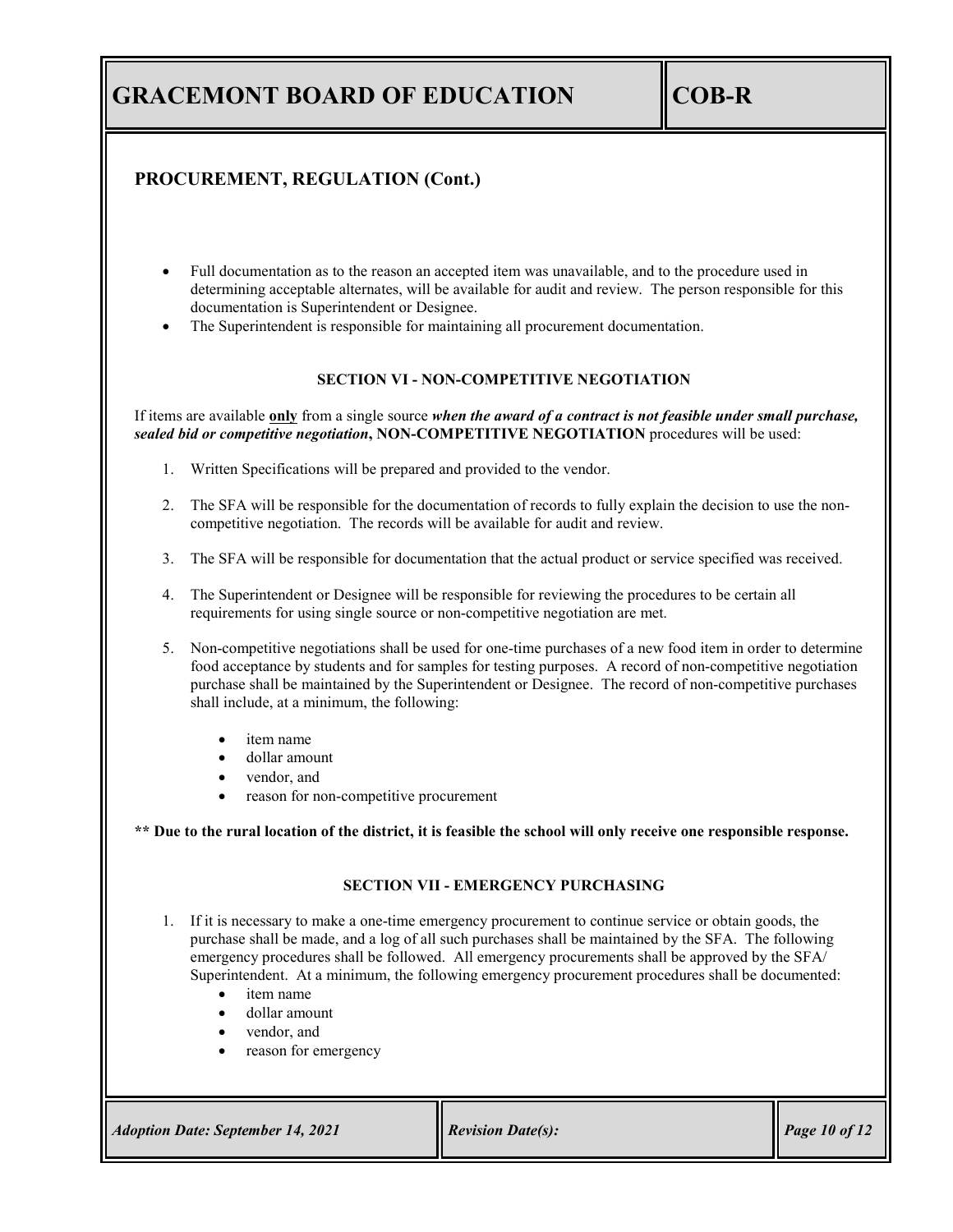### **PROCUREMENT, REGULATION (Cont.)**

- 2. If the emergency purchasing need requires a contract, all books, records and other documents relative to the award of the contract must be retained for three (3) years after final payment. Specifically the SFA/Sponsor shall maintain, at a minimum, the following documents:
	- Written rationale for the method of procurement;
	- A copy of the original solicitation;
	- The selection of contract type;
	- The bidding and negotiation history and working papers;
	- The basis for contractor selection;
	- Approval from the State agency to support a tack of competition when competitive bids or offers are not obtained;
	- The basis for award cost or price;
	- The terms and conditions of the contract;
	- Any changes to the contract and negotiation history;
	- Billing and payment records;
	- A history of any contractor claims; and
	- A history of any contractor breaches.

#### **INFORMAL PROCUREMENT LOG**

TO BE USED FOR PURCHASES OF \$250,000 OR LESS

Check the box next to the supplier that you choose. If chosen supplier does not provide the lowest overall price, explain decision on attached sheet. Document contact with 2 or more vendors.

Items to be purchased and specifications:

|                                          | Date &<br><b>Method of</b><br>Contact | <b>Bid Price</b>         | <b>Negotiated</b><br>Price | <b>Notes</b>  |
|------------------------------------------|---------------------------------------|--------------------------|----------------------------|---------------|
| Supplier #1                              |                                       |                          |                            |               |
| Supplier #2                              |                                       |                          |                            |               |
| Supplier #3                              |                                       |                          |                            |               |
| <b>Adoption Date: September 14, 2021</b> |                                       | <b>Revision Date(s):</b> |                            | Page 11 of 12 |